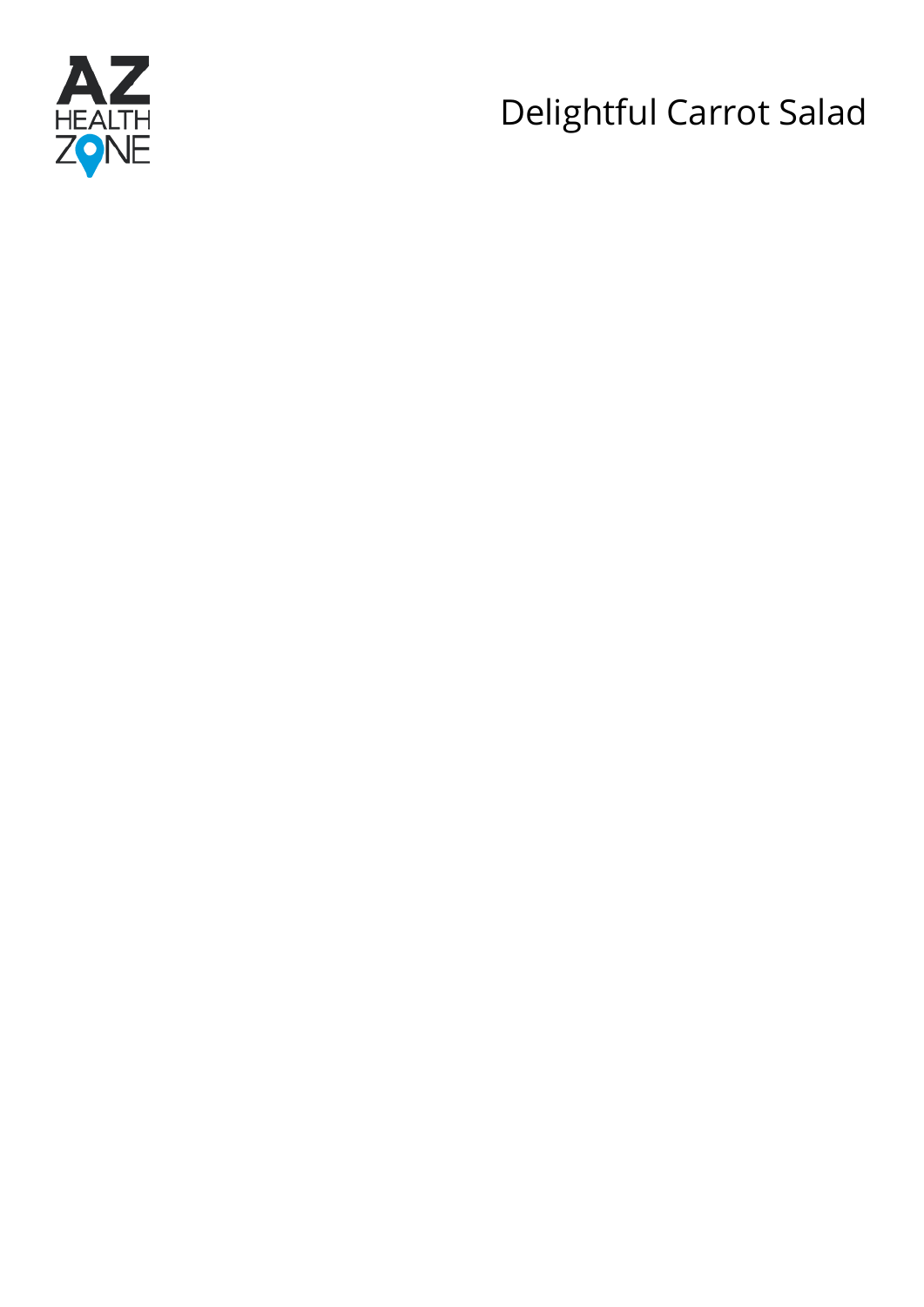## Ingredients:

8 large carrots 2 tablespoons lemon juice 1 tablespoon vegetable oil 1 tablespoon low sodium soy sauce 1 teaspoon ginger, finely grated 1 teaspoon sugar 1/4 teaspoon red pepper flakes 1/3 cup cilantro chopped 3 cups (about 1 bunch) chopped fresh spinach 1/4 thinly sliced, small red onion



### Directions:

- 1. Wash hands with warm water and soap.
- 2. Wash fresh vegetables before preparing.
- 3. Peel carrots and cut into thin slices.
- 4. Bring a large pot of water to a boil over high heat. Add sliced carrots and cook until just tender, about 2 minutes.
- 5. When carrots are done, drain and transfer to a large bowl.
- 6. In a small bowl, mix together the lemon juice, oil, low sodium soy
- sauce, ginger, sugar, and red pepper flakes. Pour mixture over carrots.
- 7. Add cilantro, spinach and onions into carrots and toss until everything is coated.
- 8. Chill for at least 1/2 hour before serving.
- 9. Serve cold.

### Nutrition Facts (Per Serving)

Calories, 80; Carbohydrate, 13 g; Protein, 3 g; Total Fat, 3 g; Saturated Fat, 0 g; Trans Fat, 0 g; Cholesterol, 0 mg; Fiber, 4 g; Total Sugars, 6 g; Sodium, 201 mg; Calcium, 90 mg; Folate, 131 mcg; Iron, 1.9 mg; Calories from Fat, 31%.

Courtesy of Anne Stears, M.S., R.D., Health Educator, University of Arizona SNAP-Ed program.

Makes 6 servings, approximately 1 cup each.